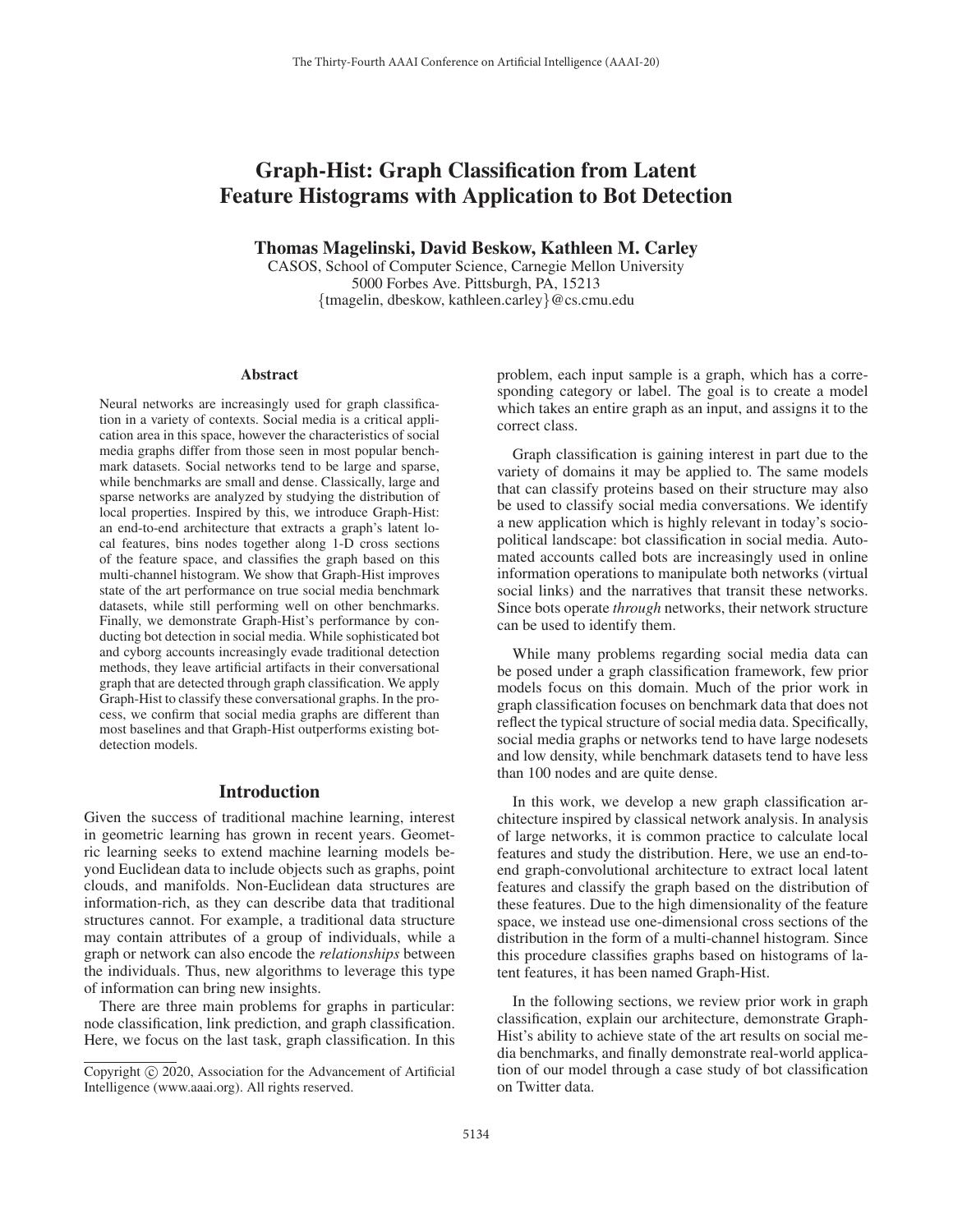# Related Work

The field of graph learning has expanded rapidly since the notation for Graph Neural Networks, or GNNs, was first introduced by Gori et al. (Gori, Monfardini, and Scarselli 2005). The work from then to 2018 is well summarized by Wu et. al (Wu et al. 2019).

GNNs for graph classification are typically based on a type of *graph convolution*, leading to their other name: Graph Convolutional Networks, or GCNs. Traditional convolutional networks have proved extremely successful at learning shape features for problems in the Euclidean domain, such as image classification. However, translating this operation to the graph domain is difficult due to irregularities in graph structure (Krizhevsky, Sutskever, and Hinton 2012). Graph convolutions usually fall into one of two approaches: spectral or spatial. Spectral methods stem from efforts to extend traditional signal processing techniques to graph signals, or Graph Signal Processing (Shuman et al. 2013). Spectral approaches typically use the symmetric normalized Laplacian, shown in Equation 1. Many spectralbased approaches like ChebNet relied on eigenvalue calculations, making them computationally costly (Defferrard, Bresson, and Vandergheynst 2016). Spatial methods on the other hand, operate on the local structure of the graph. In spatial methods such as GraphSage, nodes aggregate information from their neighbors (Hamilton, Ying, and Leskovec 2017).

Kipf and Welling introduced a model that bridged the gap between the two: it is an approximation of a spectral convolution, but it is localized in space (Kipf and Welling 2016). This model uses the propagation rule shown in Equation 2, which is discussed in the following section. Many architectures for graph classification now build upon this convolutional structure, including two works we draw from here: SortPool and Capsule Graph Networks (Zhang et al. 2018; Xinyi and Chen 2019).

Zhang et al, replaces the normalized Laplacian with the random-walk Laplacian, and draws parallels to the Weisfeiler-Lehman subtree kernel (Shervashidze et al. 2011). This effectively gives node embeddings, which they then sort and either truncate or pad to a fixed size, hence the name SortPool. While the sorting procedure gives some spatial relationship to the nodes, the truncating/padding procedure either drops important information, or adds erroneous data. This is especially problematic when datasets have high variance in graph size, which is often the case in social media datasets. Xinyi and Chen have also used this GNN structure, but applied attention to handle the differences in graph size (Xinyi and Chen 2019).

Tixier et al. take a different approach (Tixier et al. 2017). They first assume that node embeddings are given. Node embeddings can be obtained in a number of unsupervised ways, most of which attempt to preserve the network-based distance between nodes in the embedded space through operations like random walks (Perozzi, Al-Rfou, and Skiena 2014). They then compress this high-dimensional embedding into a multi-channel image by looking at cross sections of consecutive principle components from principle component analysis (PCA). Finally, they use a standard image

classifier architecture to classify the graphs. This approach achieved good results, but has two shortcomings. First, the lack of end-to-end architecture results in embeddings that may work well for spatial preservation, but poorly for graph classification. Second, their pairing of PCA dimensions is somewhat arbitrary.

Here, we effectively combine and apply a powerful CNN architecture like that used by Tixier et al to the expressive node embeddings from GNNs, as in Kipf, Zhang, and Xinyi. The previously missing piece that can attach these two methods is a differentiable operation that converts node embeddings into a format that CNNs can leverage. To define such an operation, we draw from classical network science. Networks are typically analyzed by studying the distribution of their local features (Wasserman and Faust 1994). The most common of such analyses is performed on the degree distribution, which has been used to classify networks of different types, such as scale-free or small-world networks. This individual analysis of feature histograms inspired the binning mechanism introduced here. Our binning operation approximates the full node embedding distribution into a multichannel histogram, which is easily inputted to a standard CNN.

## Graph-Hist

A graph can be represented by  $\mathcal{G} = (\mathcal{V}, X, A)$ , where  $\mathcal{V} =$  $\{v_1, v_2, ..., v_n\}$ , is the set of nodes,  $A \in \{0, 1\}^{n \times n}$ , is the adjacency matrix, and  $X \in \mathbb{R}^{n \times d}$ , is the feature matrix. If there is a link from  $v_i$  to  $v_j$ , then  $A_{i,j} = 1$ ; otherwise,  $A_{i,j} =$ 0. We will assume graphs contain self-loops, that is  $A_{i,i} = 1$ . The number of nodes is denoted by  $n$ , and the number of node features is denoted by d.

Typically, the graph Laplacian is operated on rather than the adjacency matrix itself. First, the degree matrix is calculated. The degree matrix,  $D$ , contains the node degrees along its diagonal,  $D_{i,i} = \sum_j A_{i,j}$ , and is zero elsewhere.<br>Then, the symmetric pormalized I appacian is calculated us-Then, the symmetric normalized Laplacian is calculated using Equation 1.

$$
L = D^{-\frac{1}{2}}(D - A)D^{-\frac{1}{2}} \tag{1}
$$

 $L = D^{-\frac{1}{2}}(D - A)D^{-\frac{1}{2}}$  (1)<br>This definition of the Laplacian is widely used in spectral graph theory. Thus, GCNs that work with this form of the Laplacian are referred to as *spectral* GCNs. Spectral GCNs were popularized by Kipf and Welling when they provided a local approximation to ChebNet, greatly reducing the computational cost (Kipf and Welling 2016). Spectral GCNs serve as a local approximation to the more general convolutional framework that was originally proposed by Bruna et al., and have strong underpinnings in graph signal processing (Bruna et al. 2013; Shuman et al. 2013). Another possibility would have been the random walk Laplacian,  $\hat{L}^{rw} = I - D^{-1}A$ , which encodes the probability of transitioning from node to node. The random walk Laplacian has been used in a variety of works, both for graph classification and node embedding (Scarselli et al. 2009; Zhang et al. 2018; Hamilton, Ying, and Leskovec 2017). However, given the underpinnings in graph signal processing and the success of recent spectral models, we move forward with this definition.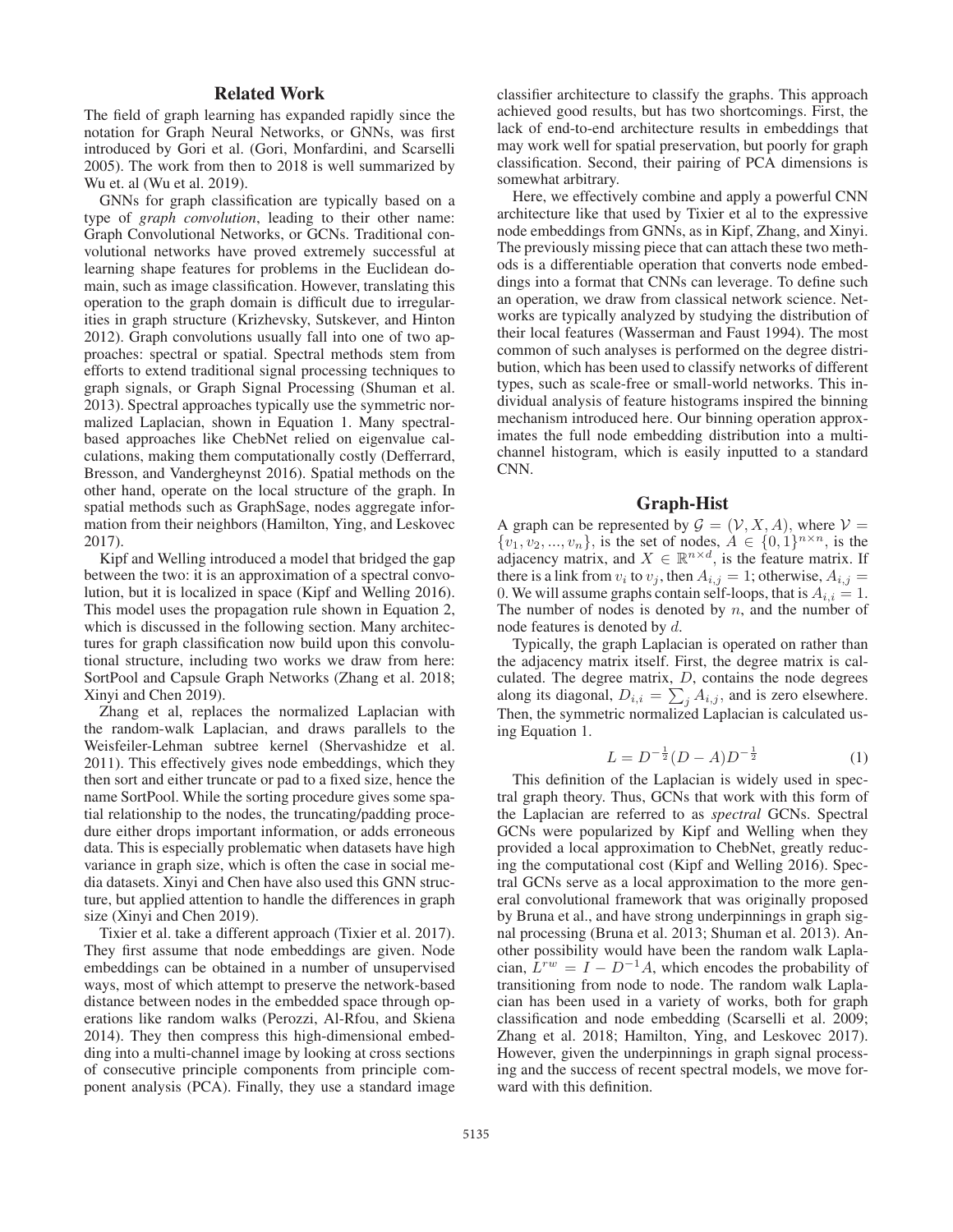In graph classification we are given a set of  $N$  labeled graphs,  $\{(\mathcal{G}_1, y_1),(\mathcal{G}_2, y_2), ...,(\mathcal{G}_N, y_N)\}$ . Using a one-hot encoding for the m classes, gives  $y \in \{0,1\}^{N \times m}$ , where<br> $y_{k,i} = 1$  if G<sub>i</sub> belongs to class j and  $y_{k,i} = 0$  other $y_{i,j} = 1$  if  $\mathcal{G}_i$  belongs to class j, and  $y_{i,j} = 0$  other-<br>wise. We learn a classifier that outputs probabilities n of wise. We learn a classifier that outputs probabilities  $p$ , of each class by minimizing the cross entropy loss though stochastic gradient descent. The loss function is given by  $\ell = -\sum_{i=1}^{N} \sum_{j=1}^{m} y_{i,j} \log(p_{i,j})$ 

A diagram of our proposed architecture is illustrated in Figure 1.

#### Graph Convolution

Kipf and Welling's propagation rule for GCNs is shown in Equation 2, where  $\sigma$  is a non-linear activation function,  $W^{(l)} \in \mathbb{R}^{d \times c}$ , are trainable weights for layer l, and where  $c$  is the number of channels selected for node embedding. Initially,  $Z^{(0)} = X$ . From there, the GCNs are layered such that the features from the first GCN are the new input features to the second GCN, which then outputs for the third, and so forth. This scheme has been widely adopted, and is seen in architectures like SortPool and Capsule Graph. This form of layering allows the features to be passed beyond direct neighbors. An h-level layering allows nodes to aggregate features within its h-hop neighborhood. Additionally, Zhang et al. show that layered GCNs provide a continuous analog to the graph coloring problem and the Weisfeiler-Lehman subtree kernel (Zhang et al. 2018; Shervashidze et al. 2011).

$$
Z^{(l+1)} = \sigma(LZ^{(l)}W^{(l)})
$$
 (2)

Despite this, GCN layering necessitates that feature aggregation from a node's extended neighborhood is reliant on aggregation closer to the source node. Further, a layered architecture is not parallelizable, and is harder to train. Thus, we propose a slight variant of the GCN, given in Equation 3.

$$
Z^{(l)} = \sigma(L^l X W^{(l)} + b^{(l)})
$$
 (3)

Instead of layering the graph convolutions, we compute them with powers of the Laplacian, thus embedding the original features for each hop, rather than the learned features. Experiments with our approach show slight improvements in performance while allowing for parallelization if memory allows. Additionally, independence of GCNs allows for the use of a bias term, which is not natural in layered-GCN architectures, since they would be multiplied back into the Laplacian at the next level. Lastly, we include  $Z^{(0)}$ , which reduces the Laplacian to the identity matrix, thus providing a standard fully connected sub-module from the node features.

#### Fully Connected Combination Layers

As in SortPool, Graph Capsules, and others, the node embeddings obtained from  $Z^{(0)},..., Z^{(h)}$  are concatenated to give node embeddings of dimension  $(h + 1) * c$ . In the succeeding step, the inter-dimension properties are lost. More details on why are given in the following section.

To minimize the information loss, the embeddings are passed through two fully connected layers, which can capture these nonlinear inter-dimension properties. For simplicity, we've chosen layers that have the same dimension as the initial embeddings,  $(h + 1) * c$ . We denote these final embeddings as  $C \in \mathbb{R}^{n \times (h+1)*c}$ . This step is similar to the initial convolution applied to the final embeddings in Sort-Pool. The two differences are the size of the output, and that we are applying the transformation twice.

## Node Binning

One of the fundamental challenges in graph classification is that each input graph can have a different number of nodes,  $n$ , in its nodeset. Thus, graph classification algorithms which rely on node embeddings must find some method of transitioning from a variable size n to a fixed size  $k$ .

SortPool, for example, re-shapes the data by setting a threshold,  $k$ . After sorting, the top  $k$  nodes are selected, and the rest are dropped. If the graph has less than  $k$  nodes, zeros are appended to the nodeset until it is size  $k$ . As previously discussed, this harms the integrity of the data.

We solve this problem through a binning procedure. The input space is discretized, and the number of nodes falling into each discrete bin is counted. Then, a standard convolutional architecture can be applied to the obtained density function. However, effective node embeddings are typically high in dimension, making discretization over the full space intractable. The 2D-CNN approach taken by Tixier et al. approximates the distribution using principle components (Tixier et al. 2017). They take 2-D cross sections of the ascending principle components, stacking them as channels of an image. A standard image classifier can then be applied. While this achieved good results, it relies on preprocessing and cannot update node embeddings to improve performance.

Here we provide a differentiable alternative that does not rely on a dimension-pairing scheme. Instead, we bin the data along one-dimensional cross sections of each dimension, resulting in a histogram with k bins and  $(h + 1) * c$  channels. The number of bins is a tunable parameter.

The activation function used to obtain C must be bounded. Without a bounded activation function, bin boundaries could not be predefined to capture all of the nodes placements. For all experiments, we have selected tanh. With  $tanh$ , all output values will be between  $-1$ , and 1, so if  $k = 10$ , evenly spaced non-overlapping bins will be of length 0.2, and will capture all potential node placements.

The derivative of the loss function,  $\ell$ , can then be propagated through the binning layer using a weighted average of the bin gradients, as shown in Equation 4. First, the distances,  $r$ , to the bin centers,  $B$ , are calculated, making  $r \in \mathbb{R}^{k \times n \times (h+1)*c}$ . Then, weighted averages of the bin gradients are taken, allowing bins closer to nodes to have more pull than bins further away. Thus, each bin pulls nodes towards it if its gradient is positive, and pushes nodes away if its gradient is negative. The amount of pull is proportionate to its distance from the nodes and is controlled by  $\gamma$ , which we have set to  $\gamma = 20$ , giving low weight to bins far away.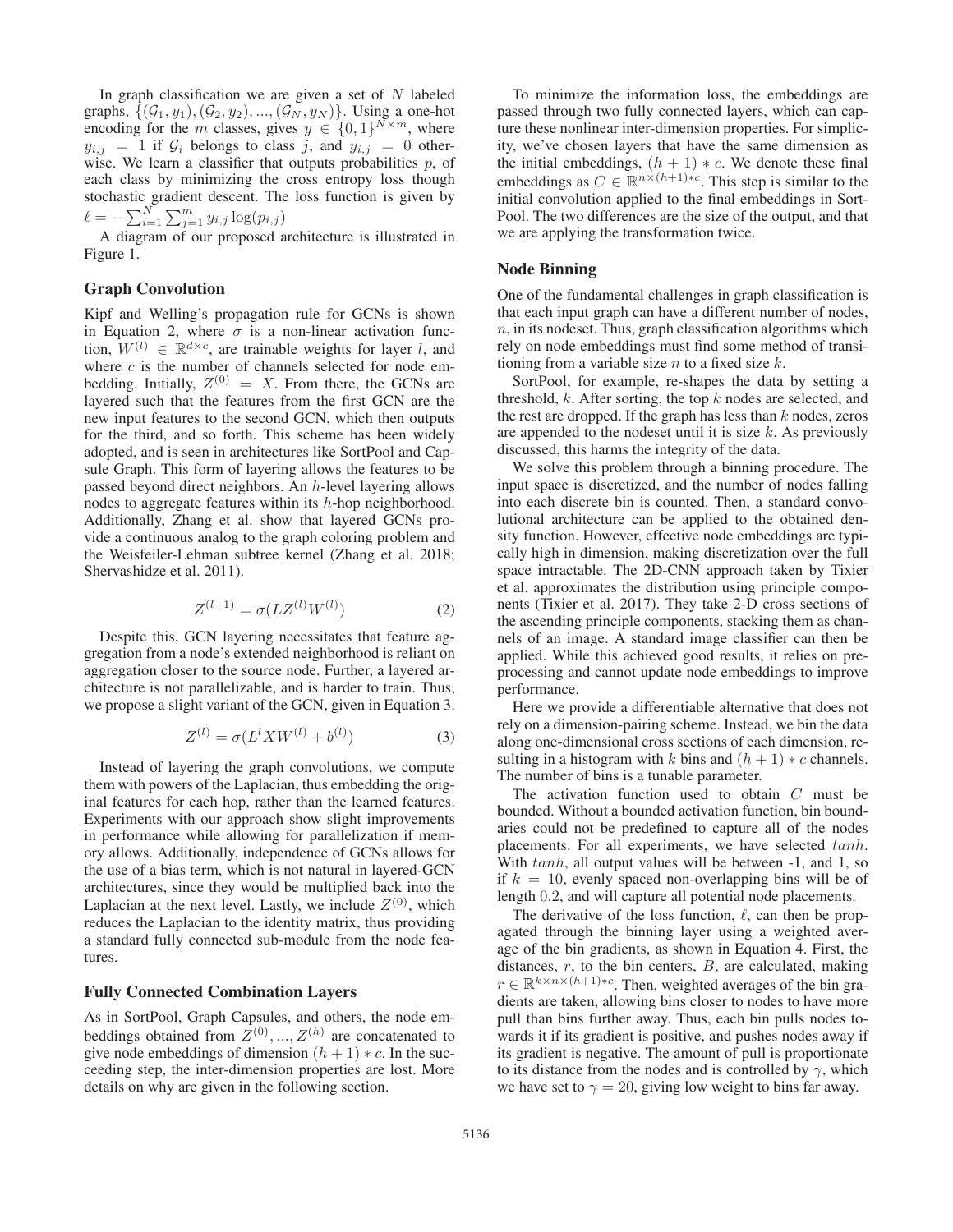

Figure 1: The general architecture used in this work. The output,  $H$ , is the multi-channel histogram that is then classified using a 1-dimensional variant of LeNet-5, as described in the Histogram Classification section.

$$
\frac{\partial \ell}{\partial C_{i,j}} = \frac{1}{\sum_{b=1}^{k} e^{-\gamma |r_{b,i,j}|}} \sum_{b=1}^{k} e^{-\gamma |r_{b,i,j}|} \text{sign}(r_{b,i,j}) \frac{\partial \ell}{\partial H_{b,j}}
$$
\n(4)\n  
\n
$$
r = B - C
$$
\n(5)\nAgain, this process does lose the co-variance relation-

ship between the dimensions of the distribution. However, the combination layers overcome this simplification. Nodes will be pushed along these 1-D cross sections during backpropagation such that a classification can be made. The effectiveness of this approach is demonstrated on standard benchmark data in the Experiments section and on bot detection data in the Case Study section.

#### Histogram Classification

Finally, the multi-channel histogram can be classified using a traditional convolutional architecture. Tixier et al. used a variant of LeNet-5 to classify graphs based on 2-D cross sections of predefined node embeddings (Tixier et al. 2017). The CNN achieved 99.45% accuracy on the MNIST handwritten digit classification task. We slightly modify the architecture to suit the 1-dimensional data that we have obtained from the previous steps.

As in (Tixier et al. 2017), *H* is passed to 4 sub-modules, with filter sizes of  $f = 3, 4, 5,$  and 6, respectively. A submodule is performed as follows. The input data is convolved over with filter size  $f$  and a stride of 1, to 64 output channels. Then, max pooling is performed with size and stride 2. The convolution is performed again, but with 96 output channels.

Simultaneously, H is passed to a convolution with  $f =$  $(h + 1) * c$ , thus capturing the entire histogram with 96 output channels. The full-histogram convolution and the submodule outputs are concatenated and connected to a fully connected layer of size 256. Lastly, the 256 unit layer is connected to a softmax output that classifies the graph. Dropout layers were placed before all fully connected layers in the histogram classifier with probability  $\rho$ . The activation function used was ReLU. The three changes from the original classifier given are: the whole-histogram convolution is added, the 128 hidden unit layer was changed to 256 units, and the model was adapted to its 1-dimensional analog.

The entire model, then, can be trained in an end-to-end manner.

# **Experiments**

## Benchmark Datasets and Methods

There are many potential benchmark datasets for graph classification, however few of them are social networks, and even fewer resemble the type of networks seen in real world social media data. Real world social media networks are typically large and sparse, while most benchmark datasets are relatively dense and have nodesets with less than 100 nodes (Wasserman and Faust 1994; Kersting et al. 2016).

With this in mind, we have selected 6 popular benchmark datasets, displayed in Table 1. The datasets have been obtained from Kersting et al's collection, but were created by Yanardag and Vishwanathan (Kersting et al. 2016; Yanardag and Vishwanathan 2015).

The IMDB datasets are movie collaboration datasets. Nodes represent actors or actresses, and links represent coappearance in a movie. The graphs are ego networks, and the task is to classify the genre that an ego network belongs to. This dataset is somewhat challenging because movies may belong to more than one genre, but may only be given one label.

COLLAB was derived from scientific collaboration data in three fields: High Energy Physics, Condensed Matter Physics, and Astro Physics. Each graph is an author's ego network, and the task is to identify which field they work in.

All three of the Reddit datasets were scraped from the social media platform Reddit, using their API. Nodes in the graph are Reddit users, and links are created by direct replies in the discussion. In the binary dataset, the graphs either come from question-and-answer subreddits, or discussionbased subreddits. The task is to identify which type of subreddit the conversational graph comes from. In the 5k and 12k, datasets, the task is to identify the specific subreddit that the graph belongs to. We place greater emphasis on these datasets, as they are the only social media classification tasks. Table 1 illustrates the importance of this distinction. The graphs in the Reddit datasets tend to have ten times more nodes, and tend to be 100 times less dense.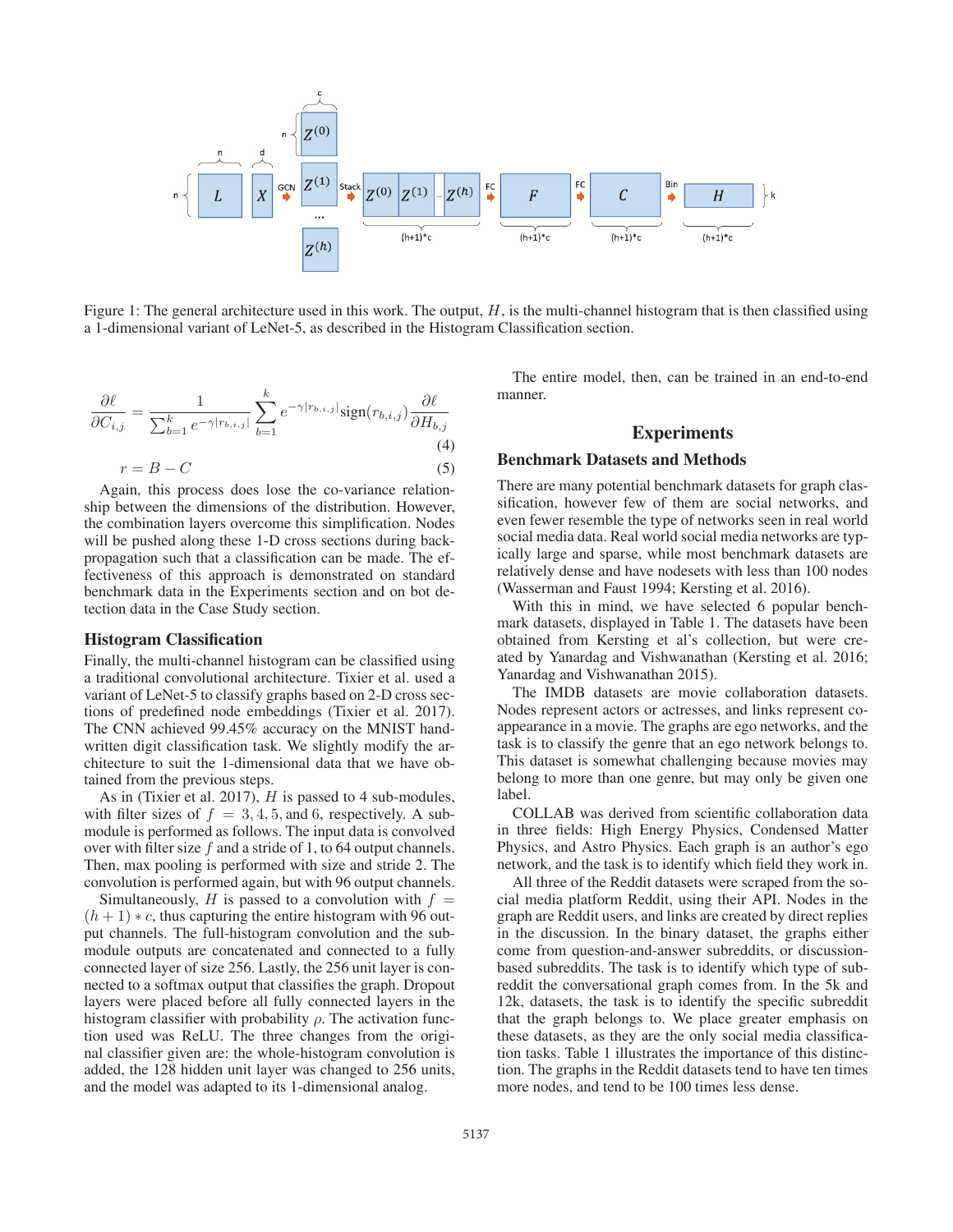Table 1: A summary of the datasets studied. Numbers for nodes and edges are averages.

| <b>Dataset</b> | <b>IMDB-B</b> | <b>IMDB-M</b> | <b>COLLAB</b> | REDDIT-B | REDDIT-5K | REDDIT-12K | <b>BOTS</b> |
|----------------|---------------|---------------|---------------|----------|-----------|------------|-------------|
| <b>Graphs</b>  | 000           | 1500          | 5000          | 2000     | 4999      | 11929      | 14962       |
| <b>Classes</b> |               |               |               |          |           |            |             |
| <b>Nodes</b>   | 19 77         | 13.00         | 74.49         | 429.63   | 508.52    | 391.41     | 7294        |
| Edges          | 96.53         | 65.94         | 2457.78       | 497.75   | 594.87    | 456.89     | 1034        |

We have selected 5 different methods to compare our results against, namely Anonymous Walk Embeddings, Sort-Pool, DiffPool, CapsGNN, and 2D CNN, (Ivanov and Burnaev 2018; Zhang et al. 2018; Ying et al. 2018; Tixier et al. 2017). These methods were selected to reflect state-of-theart classification results, and to compare our results against methods from which we have built upon. To the best of our knowledge, the current state-of-the-art performances are shown for every dataset. The accuracies and standard deviations are reported in Table 3 based on the values reported in initial publication. Because of this, not every dataset has a value for every method. Fey and Lenssen have introduced PyTorch Geometric, a library with implementations of many geometric learning algorithms (Fey and Lenssen 2019). Some gaps are filled by using values reported from their implementations. Anonymous Walk Embeddings is the only kernel approach shown, so it is separated in Table 3.

## Experimental Setting

The general architecture used for all experiments is illustrated in Figure 1. Graph-Hist was implemented in PyTorch. The hyperbolic tangent function was used for all activation functions leading up to LeNet. We used the ReduceLROn-Plateau scheduler with an initial learning rate of  $\alpha = 1e-4$ , a factor of 0.5, a patience of 2, a cooldown of 0, and a minimum learning rate of  $1e - 7$ . We used stochastic gradient descent with a mini-batch size of 32. We terminated training after 9 consecutive epochs without progress in the testing loss.

We then tuned parameters to each dataset in the search space  $h \in [2, 4, 6, 8], c \in [32, 64, 128, 256], \rho \in [0.2, 0.8].$ Parameters were selected based on their performance on the test set. The final parameters are shown in Table 2.

Finally, we performed 10-fold cross-validation on each of the datasets using the parameters in Table 2. The mean accuracy and its standard deviation is reported for each dataset in Table 3. Graph-Hist advances state-of-the-art classification in all 3 of the social media benchmarks. It also beats stateof-the-art results for IMDB-B, and obtains second place results for the remaining two datasets.

We recognize that there are many more hyperparameters that could be tuned, like the batch size, and that even the size of the fully connected layers could be tuned. Exploring these possibilities is left for future work, but could result in even better results than those demonstrated here.

#### Case Study

Automated accounts called bots are increasingly used in online information operations to manipulate networks and the

Table 2: The parameters used on each dataset.

| <b>Dataset</b>      | k  |                             | $\mathcal{C}$ |     |
|---------------------|----|-----------------------------|---------------|-----|
| <b>IMDB-B</b>       | 50 | $\mathcal{D}_{\mathcal{L}}$ | 128           | 0.8 |
| <b>IMDB-M</b>       | 25 | 4                           | 128           | 0.8 |
| <b>COLLAB</b>       | 25 | $\mathcal{D}_{\mathcal{L}}$ | 256           | 0.2 |
| <b>REDDIT-B</b>     | 25 | 6                           | 64            | 0.8 |
| REDDIT-5K           | 25 | 8                           | 64            | 0.8 |
| REDDIT-12K          | 25 | $\mathfrak{D}$              | 64            | 0.8 |
| <b>TWITTER BOTS</b> | 25 | $\mathcal{D}$               | Ջ             | 0.5 |

narratives that transit these networks. In doing so, state and non-state actors can artificially manipulate the online marketplace of belief and ideas. The growing field of social cybersecurity seeks to protect this marketplace from information campaigns and disinformation (Carley et al. 2018). Bot detection plays a critical role in characterizing information campaigns, though bend maneuvers, and in understanding the spread of disinformation (Beskow and Carley 2019; Babcock, Beskow, and Carley 2018). Thus, researchers in industry, government, and academia have developed increasingly sophisticated algorithms to detect these nefarious accounts. These research efforts have led to a "cat and mouse" cycle in which increasingly sophisticated algorithms are required to detect increasingly sophisticated bots. Early detection models identified tell-tale indicators of automated activity such as stolen identities, lack of circadian rhythms, anonymous attributes (lack of profile picture, random string screen name, etc), and a low follower/followee ratio. These features, however, are relatively easy for a bot "puppetmaster" to manipulate in order to remain undetected.

It is much harder for these same bot "puppet-masters" to change the artificial features of the social and communication networks that they inhabit. These social and communication networks (following, retweeting, mentioning, replying) lack the overlapping social integration of human social and communication links. Thus, we exploit the structure of these communication networks directly using Graph-Hist. We find that this approach generalizes to new datasets better than current alternative approaches.

## Building Networks

We built the conversational network that a Twitter account inhabits in the same manner as Beskow and Carley, resulting in ego networks with 21 node features (Beskow and Carley 2018a). This approach combines the timelines of the target account and their followers to build the larger conversation. This method was selected because it creates a comprehensive ego network while overcoming API rate limiting con-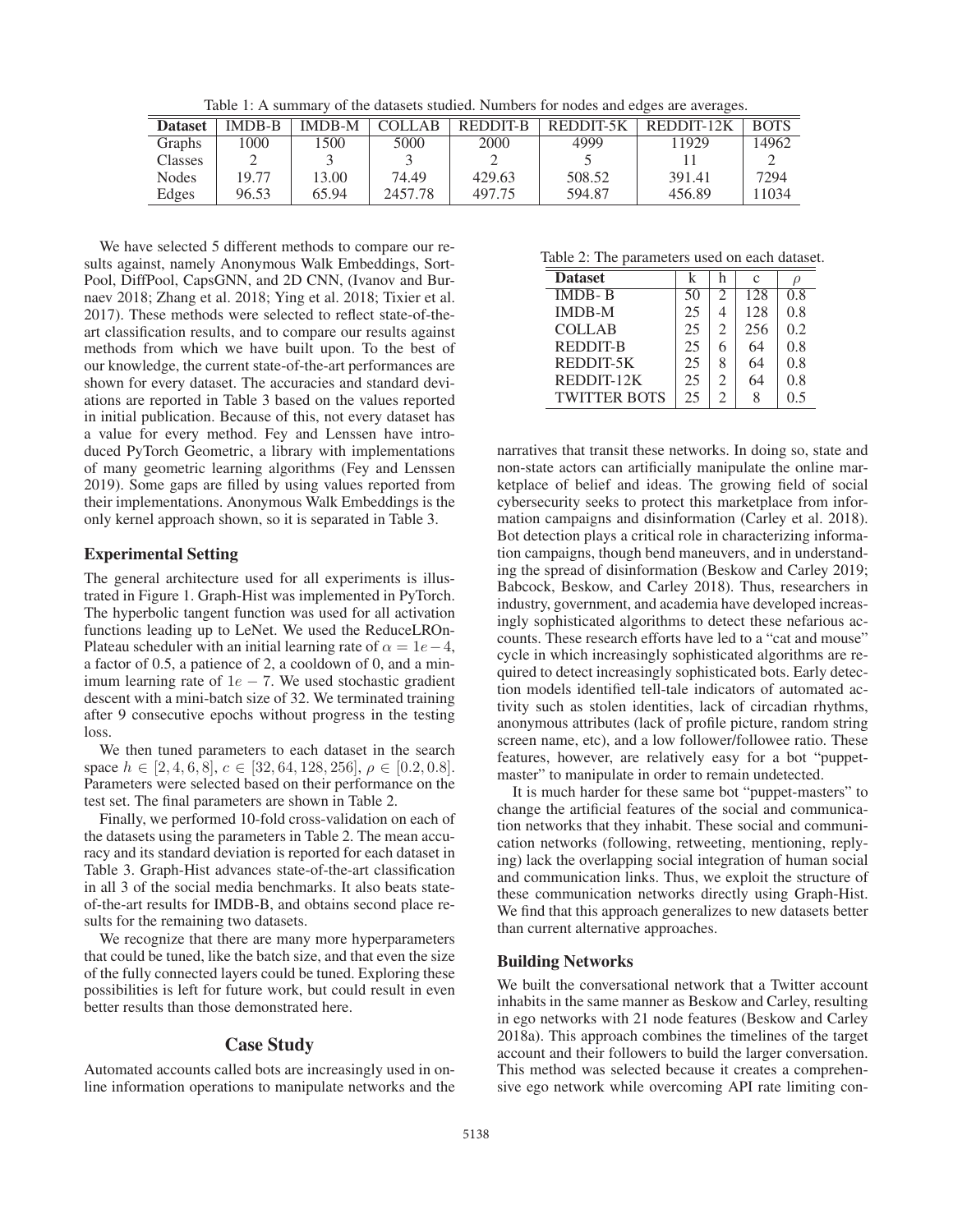Table 3: Benchmark dataset accuracies from 10-fold cross-validation. Top-2 scores are emboldened, the state-of-the-art score is marked with an asterisk. Scores are shown as reported in publication, so not all datasets are represented or are shown with their standard deviation for every method.

| <b>Dataset</b>  | <b>IMDB-B</b>    | <b>IMDB-M</b>  | <b>COLLAB</b>    | REDDIT-B       | REDDIT-5K        | REDDIT-12K     |
|-----------------|------------------|----------------|------------------|----------------|------------------|----------------|
| AWE             | $74.5 \pm 5.8$   | $51.5 + 3.6^*$ | $73.9 \pm 1.9$   | $87.9 \pm 2.5$ | $50.5 \pm 1.9$   | $39.2 \pm 2.1$ |
| SortPool        | $72.4 \pm 3.8$   | $47.8 \pm 0.8$ | $77.7 \pm 3.1$   | $74.9 \pm 6.7$ |                  |                |
| <b>DiffPool</b> | $72.6 \pm 3.9$   |                | $78.9 \pm 2.3$   | $92.1 \pm 2.6$ |                  | 47.1           |
| CapsGNN         | $73.1 \pm 4.8$   | $50.3 \pm 2.6$ | $79.6 \pm 0.9^*$ | $\sim$         | $52.9 \pm 1.5$   | $46.6 \pm 1.9$ |
| 2D CNN          | $70.4 \pm 3.8$   |                | $71.3 \pm 2.0$   | $89.1 \pm 1.7$ | $52.1 \pm 2.2$   | $48.1 \pm 1.5$ |
| Graph-Hist      | $74.7 \pm 3.9^*$ | $50.3 \pm 3.6$ | $79.2 \pm 2.0$   | $92.2 + 2.2^*$ | $55.0 \pm 1.7^*$ | $49.2 + 1.0^*$ |

Table 4: Bot detection F1, Precision, and Recall scores. All models but Botometer trained on Debot data. Top-2 F1 scores are emboldened, the state-of-the-art score is marked with an asterisk.

| <b>Model</b>            | F1       | Precision | Recall |
|-------------------------|----------|-----------|--------|
| <b>Botometer</b>        | 0.524    | 0.858     | 0.377  |
| Debot                   | 0.012    | 1.00      | 0.006  |
| <b>Bot-Hunter Tier1</b> | 0.656    | 0.821     | 0.546  |
| <b>Bot-Hunter Tier2</b> | 0.687    | 0.691     | 0.683  |
| Bot-Hunter Tier3        | 0.599    | 0.837     | 0.466  |
| Graph-Hist              | $0.740*$ | 0.683     | 0.807  |

straints and expediting the time it would take to collect the data (target collection is 5 minutes per account). While 5 minutes per account seems long, this is trivial compared to the hours or days that it would take to build a single ego network based on friends/followers connections. The properties of these networks are summarized in Table 1.

Again, the differences between social media networks and standard benchmarks are pronounced. The Twitter networks are 2 orders of magnitude larger than the non-social media benchmarks in terms of nodeset size. The Twitter network densities are also 3 orders of magnitude smaller than those of the standard benchmarks.

## Previous Work in Bot Detection

For the past decade, increasing numbers of researchers have worked on developing algorithms to detect increasingly sophisticated bots. These models can be broadly separated into supervised machine learning models, unsupervised models, and graph-based models. Several of the models have become prominent tools that are used in social cybersecurity workflows, including the Botometer, Bot-Hunter, Debot, and Botwalk algorithms (Davis et al. 2016; Beskow and Carley 2018b; Chavoshi, Hamooni, and Mueen 2016; Minnich et al. 2017).

Most of the graph and community detection methods have been conducted on Facebook, where these bots are at times called Sybils. These include random walk approaches like Sybil-Guard (Yu et al. 2006), Sybil-Resist (Ma et al. 2014) and Sybil-Rank (Cao et al. 2012). Other models relax some of the assumptions and use trust propagation approaches such as the Sybil-Fence method (Cao and Yang 2013).

Supervised models include traditional machine learning

with SVM (Lee and Kim 2014), Naïve Bayes (Chen, Guan, and Su 2014), and Random Forest (Ferrara et al. 2016) models trained on features extracted from Twitter's tweet and user objects. Other methods have attempted to classify accounts based only on their text (Kudugunta and Ferrara 2018) or their screen name (Beskow and Carley 2018c). Several of the available models like Botometer (Davis et al. 2016) and Bot-Hunter (Beskow and Carley 2018b) are classic supervised machine learning models.

Several unsupervised methods have also emerged, largely focused on identifying underlying patterns produced by certain types of bots. These include clustering algorithms (Benigni, Joseph, and Carley 2017) and anomaly detection algorithms like the BotWalk algorithm (Minnich et al. 2017).

Most of these models leverage account data and account history while graph-based models are focused on finding patterns in the conversation and connections. Not many models focus on the larger conversational ego-network surrounding the account. Only one supervised machine learning model has attempted to bring network science metrics (centrality, simmelian ties, triadic census, etc) from these ego networks into their feature space (Beskow and Carley 2018a). Rather than using network metrics as proxies for the network itself, we approached this same problem with geometric learning over the entire graph.

## Bot Classification Results

For the case study, we built training data of bot accounts that have been labeled by the Debot unsupervised algorithm. The Debot algorithm uses warped correlation to identify bots that post the same content at roughly the same time (Chavoshi, Hamooni, and Mueen 2016). Debot has demonstrated high precision identifying this special class of bots, and has been used to train classic supervised bot detection models with strong results; thus, it was used to label bot data for training. Non-bot "human" data was randomly sampled from the Twitter 1% Stream. Our training data consisted of 8,842 bots and 6,120 human accounts and their associated conversational networks.

We developed a separate test dataset to compare against other state of the art algorithms as well as measure generalizability. The final test data was created by manually annotating 337 bot accounts focused on propaganda and other manipulation. Emphasis was made to ensure this test data did not overlap with any training data. The test dataset was balanced with 337 bot accounts and 337 human accounts.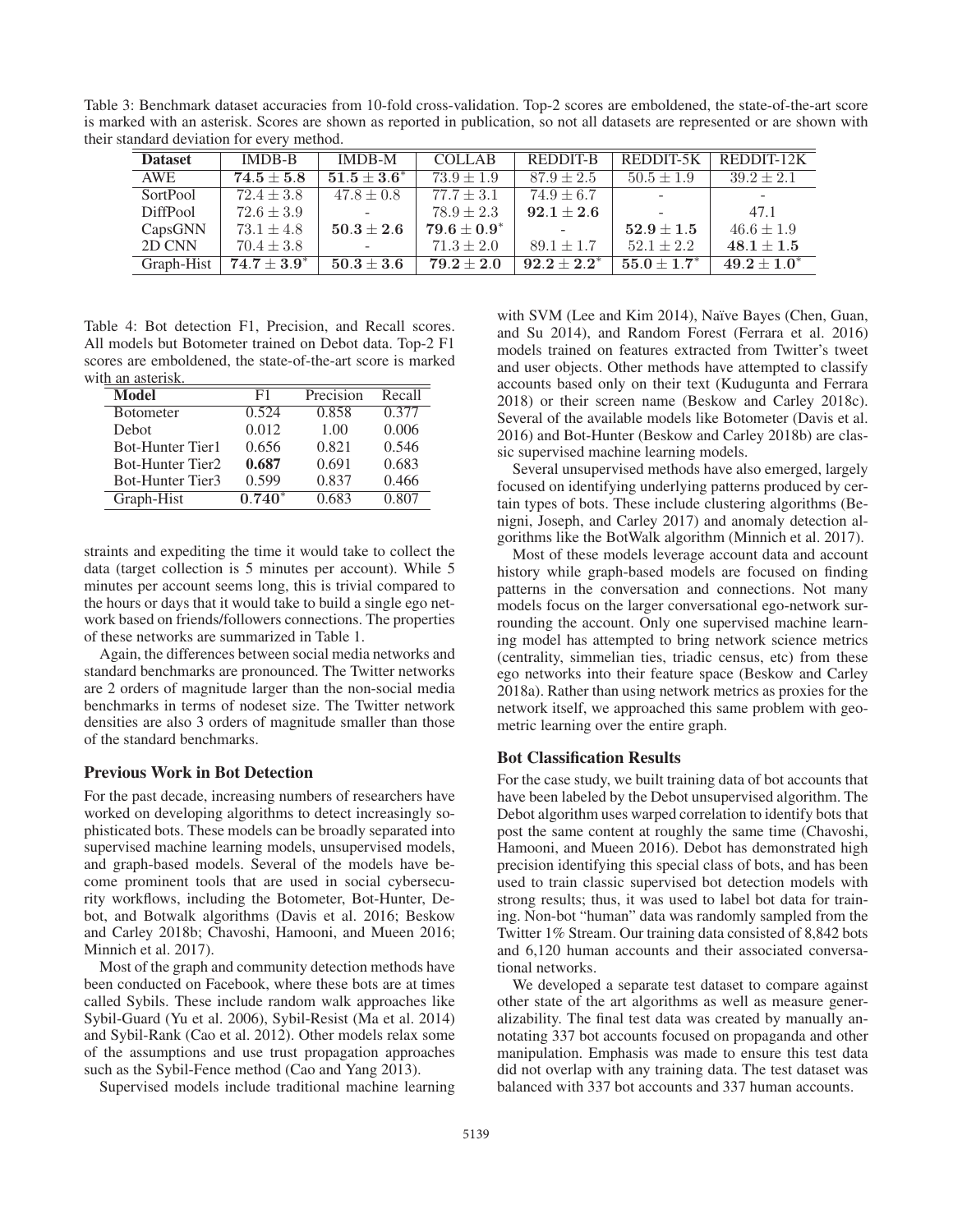For an evaluation metric we used the F1-score, defined as the harmonic mean of precision and recall. Many early botdetection models had relatively high precision but low recall, inflating accuracy metrics. With low recall, these models underestimate the scale of the bot infestation and disinformation problem in general. We found the F1 score as an adequate balance emphasizing both precision and recall. F1 score for all models is provided in Table 4.

We see that the Botometer model has the highest precision of all comparison models, but lower recall and therefore lower relative F1 score. The Debot algorithm was able to identify two of the bots, has perfect precision, but very low recall and F1 score. The Bot-Hunter algorithms improve recall at a slight cost in precision, resulting in slightly higher F1 scores compared to other models.

Graph-Hist was hand-tuned after the grid search used on the benchmark datasets, resulting in the final configuration given in Table 2. The training environment was the same as that used for the benchmark dataset experiments, except random over-sampling of the data was performed for balanced training. The new stopping threshold was given by F1 score in the validation set. Graph-Hist has recall higher than all other models and precision slightly below Bot-Hunter, resulting in the highest F1 score of all models tested.

## **Conclusions**

In this paper, we have proposed a neural network architecture, Graph-Hist, for graph classification. Graph-Hist creates expressive node embeddings from GCNs in a similar manner to previous successful models, and uses a powerful CNN architecture to classify these embeddings in an end-to-end manner. While each aspect of the model has not appeared in its exact form in prior literature, the most significant innovation is the binning module. It allows node embedding distributions to be approximated in a differential manner, such that convolutional architectures are then applicable. The binning procedure was inspired by the analysis of large social networks, and as such has been applied to social network classification tasks. Graph-Hist advances the state-of-the-art performance on 4 out of the 6 tested benchmark datasets, including all 3 of the social media benchmarks.

Lastly, Graph-Hist was applied to a new graph classification domain: bot detection. Graph-Hist demonstrated better generalization in this task than the current leading bot detection models. Graph classification methods have another huge advantage to classic approaches when it comes to bot detection: they are hard to guard against. These models are highly non-linear, so it is not obvious what types of graphs a "puppet-master" should try to construct to avoid detection. Even if an inconspicuous structure was known, the communication graph is far more challenging to manipulate than simple features like tweet frequency. While communication networks are more costly to collect, the popularization of graph classification approaches to bot detection should slow down the ongoing "cat and mouse" cycle.

Future extensions of this work may involve attaching binning modules to different embeddings schemes, classifying the resulting histograms with new methods, or experimenting with non-uniform binning modules. It could also include

improvements in the bot domain, specifically by classifying other types of entities, such as trolls, which may have communication graphs differing from both normal actors and bots. Currently, deployment of graph classification algorithms for bot detection is inhibited by social media API bottlenecks, so work on more scalable social media graph collection schemes could have a large impact. Finally, future work may advocate for increased attention to social media datasets though the release of new social media benchmark datasets which reflect the scale and sparsity of networks seen in the wild.

## Acknowledgments

This work was supported in part by the Office of Naval Research (ONR) Award N00014182106 Group Polarization in Social Media and Bot-Hunter Award N000141812108, and the Center for Computational Analysis of Social and Organization Systems (CASOS). Thomas Magelinski was also supported by an ARCS Foundation scholarship. The views and conclusions contained in this document are those of the authors and should not be interpreted as representing the official policies, either expressed or implied, of the ONR or the U.S. Government.

#### References

Babcock, M.; Beskow, D. M.; and Carley, K. M. 2018. Beaten up on twitter? exploring fake news and satirical responses during the black panther movie event. In Thomson, R.; Dancy, C.; Hyder, A.; and Bisgin, H., eds., *Social, Cultural, and Behavioral Modeling*, 97–103. Cham: Springer International Publishing.

Benigni, M. C.; Joseph, K.; and Carley, K. M. 2017. Online extremism and the communities that sustain it: Detecting the isis supporting community on twitter. *PloS one* 12(12):e0181405.

Beskow, D., and Carley, K. M. 2018a. Bot conversations are different: Leveraging network metrics for bot detection in twitter. In *Advances in Social Networks Analysis and Mining (ASONAM)*, 176–183. IEEE.

Beskow, D., and Carley, K. M. 2018b. Introducing bothunter: A tiered approach to detection and characterizing automated activity on twitter. In *International Conference on Social Computing, Behavioral-Cultural Modeling and Prediction and Behavior Representation in Modeling and Simulation*. Springer.

Beskow, D., and Carley, K. M. 2018c. Using random string classification to filter and annotate automated accounts. In *International Conference on Social Computing, Behavioral-Cultural Modeling and Prediction and Behavior Representation in Modeling and Simulation*. Springer.

Beskow, D., and Carley, K. 2019. Social cybersecurity: An emerging national security requirement. *Military review* 99:117.

Bruna, J.; Zaremba, W.; Szlam, A.; and LeCun, Y. 2013. Spectral networks and locally connected networks on graphs. *arXiv preprint arXiv:1312.6203*.